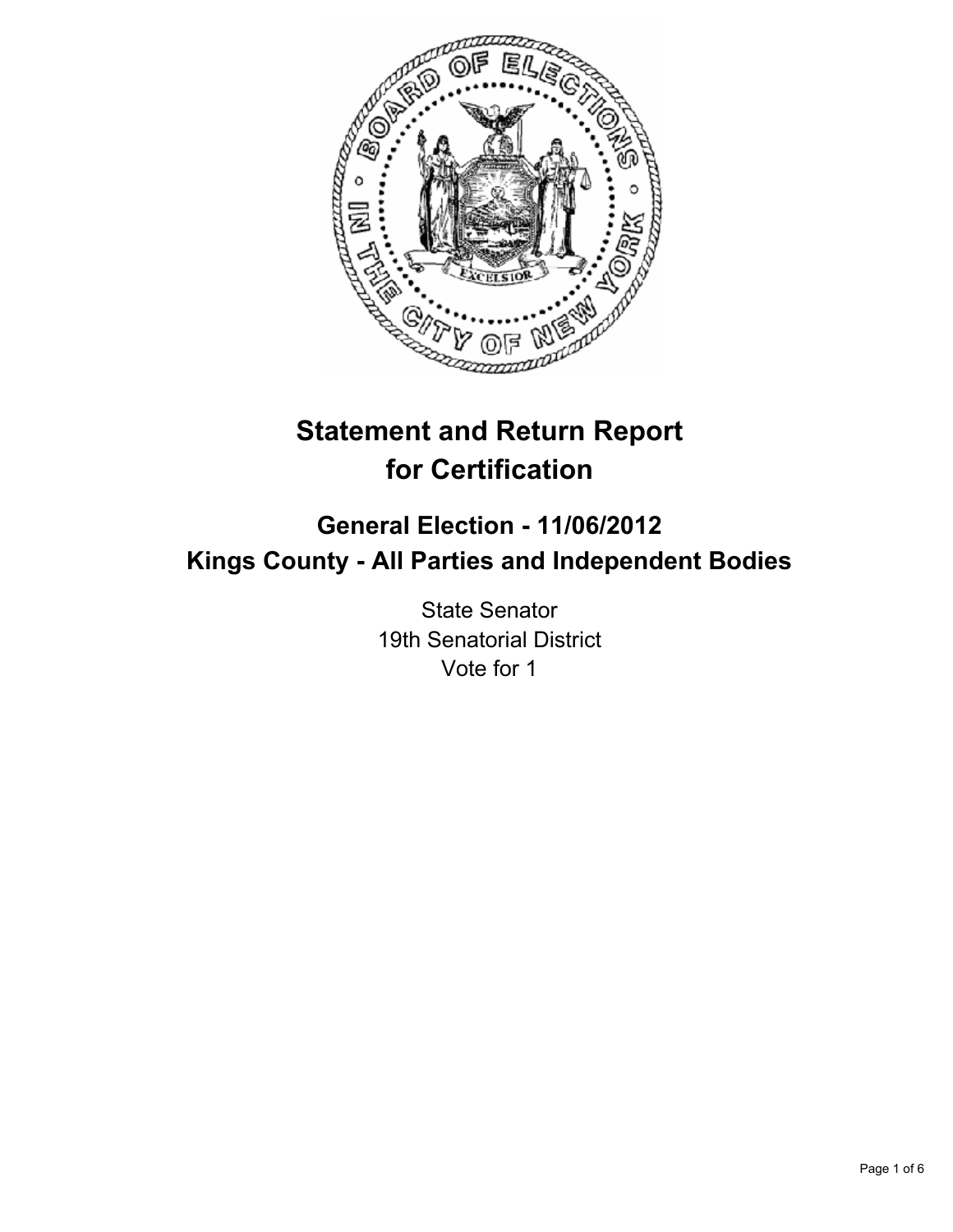

| PUBLIC COUNTER                                           | 10,772         |
|----------------------------------------------------------|----------------|
| <b>EMERGENCY</b>                                         | 1              |
| ABSENTEE/MILITARY                                        | 279            |
| <b>FEDERAL</b>                                           | 88             |
| <b>SPECIAL PRESIDENTIAL</b>                              | $\Omega$       |
| <b>AFFIDAVIT</b>                                         | 1,010          |
| <b>Total Ballots</b>                                     | 12,150         |
| Less - Inapplicable Federal/Special Presidential Ballots | (88)           |
| <b>Total Applicable Ballots</b>                          | 12,062         |
| JOHN L. SAMPSON (DEMOCRATIC)                             | 6,540          |
| JANE NEAL (REPUBLICAN)                                   | 2,658          |
| ELIAS J. WEIR (CONSERVATIVE)                             | 474            |
| JOHN L. SAMPSON (WORKING FAMILIES)                       | 241            |
| DAVID STOROBIN (WRITE-IN)                                | $\overline{2}$ |
| ERIC ULRICH (WRITE-IN)                                   | 1              |
| JON STEWART (WRITE-IN)                                   | 1              |
| SIMCHA FELDER (WRITE-IN)                                 | $\overline{2}$ |
| TAT PICOTT (WRITE-IN)                                    | 1              |
| TED KROCHER (WRITE-IN)                                   | 1              |
| <b>Total Votes</b>                                       | 9,921          |
| Unrecorded                                               | 2,141          |

| <b>PUBLIC COUNTER</b>                                    | 113 |
|----------------------------------------------------------|-----|
| <b>EMERGENCY</b>                                         | 0   |
| <b>ABSENTEE/MILITARY</b>                                 | 1   |
| <b>FEDERAL</b>                                           | 5   |
| <b>SPECIAL PRESIDENTIAL</b>                              | 0   |
| AFFIDAVIT                                                | 41  |
| <b>Total Ballots</b>                                     | 160 |
| Less - Inapplicable Federal/Special Presidential Ballots | (5) |
| <b>Total Applicable Ballots</b>                          | 155 |
| JOHN L. SAMPSON (DEMOCRATIC)                             | 54  |
| JANE NEAL (REPUBLICAN)                                   | 59  |
| ELIAS J. WEIR (CONSERVATIVE)                             | 8   |
| JOHN L. SAMPSON (WORKING FAMILIES)                       | 4   |
| ETHEL HERBERG (WRITE-IN)                                 | 1   |
| <b>Total Votes</b>                                       | 126 |
| Unrecorded                                               | 29  |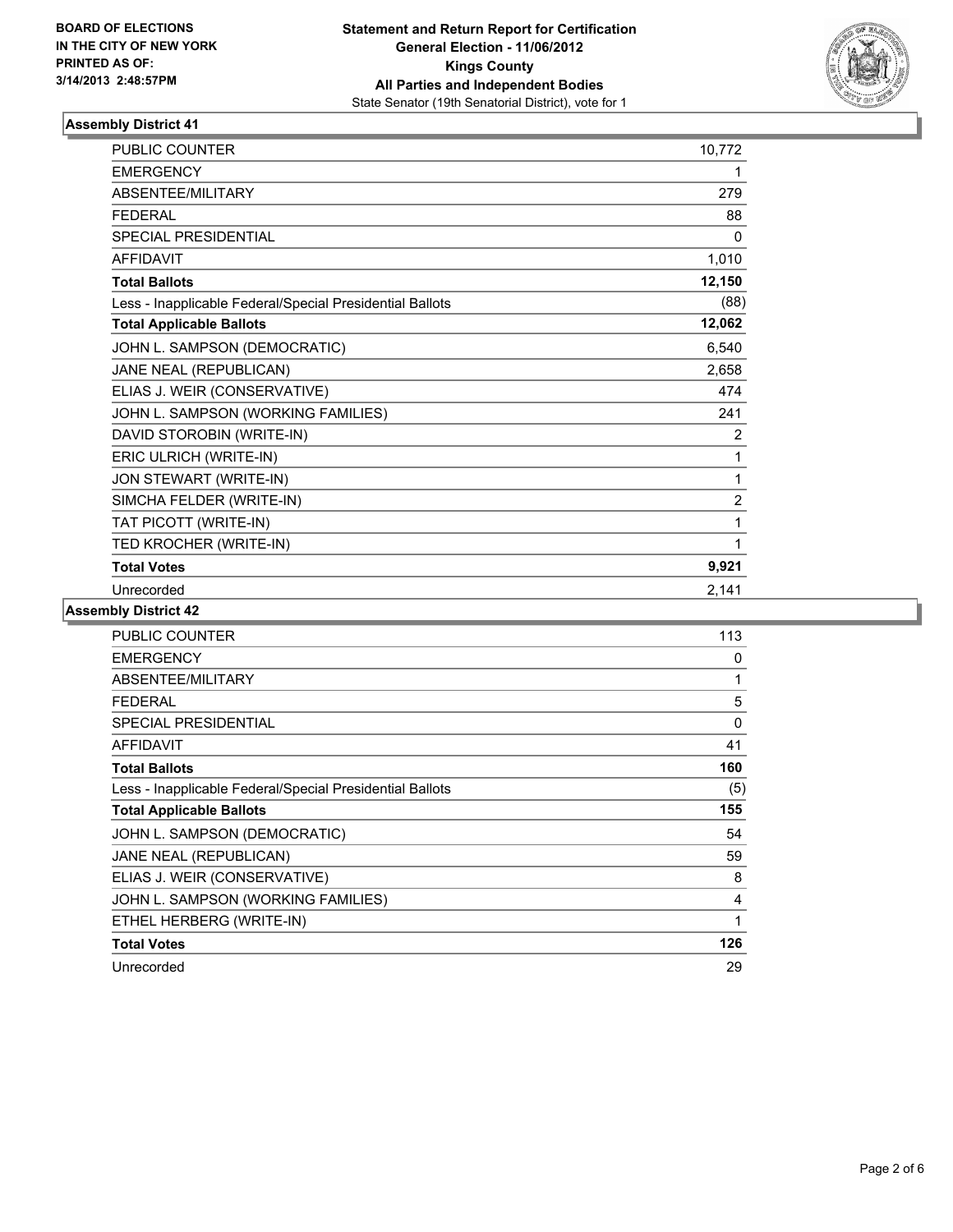

| <b>PUBLIC COUNTER</b>                                    | 1,091          |
|----------------------------------------------------------|----------------|
| <b>EMERGENCY</b>                                         | 0              |
| <b>ABSENTEE/MILITARY</b>                                 | 29             |
| <b>FEDERAL</b>                                           | 8              |
| <b>SPECIAL PRESIDENTIAL</b>                              | 0              |
| <b>AFFIDAVIT</b>                                         | 128            |
| <b>Total Ballots</b>                                     | 1,256          |
| Less - Inapplicable Federal/Special Presidential Ballots | (8)            |
| <b>Total Applicable Ballots</b>                          | 1,248          |
| JOHN L. SAMPSON (DEMOCRATIC)                             | 624            |
| JANE NEAL (REPUBLICAN)                                   | 285            |
| ELIAS J. WEIR (CONSERVATIVE)                             | 28             |
| JOHN L. SAMPSON (WORKING FAMILIES)                       | 40             |
| CAROL STEIN (WRITE-IN)                                   | 1              |
| DAVID STOROBIN (WRITE-IN)                                | 1              |
| KEVIN POWELL (WRITE-IN)                                  | 1              |
| SIMCHA FELDER (WRITE-IN)                                 | 1              |
| UNATTRIBUTABLE WRITE-IN (WRITE-IN)                       | $\overline{2}$ |
| <b>Total Votes</b>                                       | 983            |
| Unrecorded                                               | 265            |

| <b>PUBLIC COUNTER</b>                                    | 1,376    |
|----------------------------------------------------------|----------|
| <b>EMERGENCY</b>                                         | 0        |
| ABSENTEE/MILITARY                                        | 14       |
| FEDERAL                                                  | 3        |
| <b>SPECIAL PRESIDENTIAL</b>                              | $\Omega$ |
| <b>AFFIDAVIT</b>                                         | 237      |
| <b>Total Ballots</b>                                     | 1,630    |
| Less - Inapplicable Federal/Special Presidential Ballots | (3)      |
| <b>Total Applicable Ballots</b>                          | 1,627    |
| JOHN L. SAMPSON (DEMOCRATIC)                             | 1,321    |
| JANE NEAL (REPUBLICAN)                                   | 48       |
| ELIAS J. WEIR (CONSERVATIVE)                             | 7        |
| JOHN L. SAMPSON (WORKING FAMILIES)                       | 22       |
| <b>Total Votes</b>                                       | 1,398    |
| Unrecorded                                               | 229      |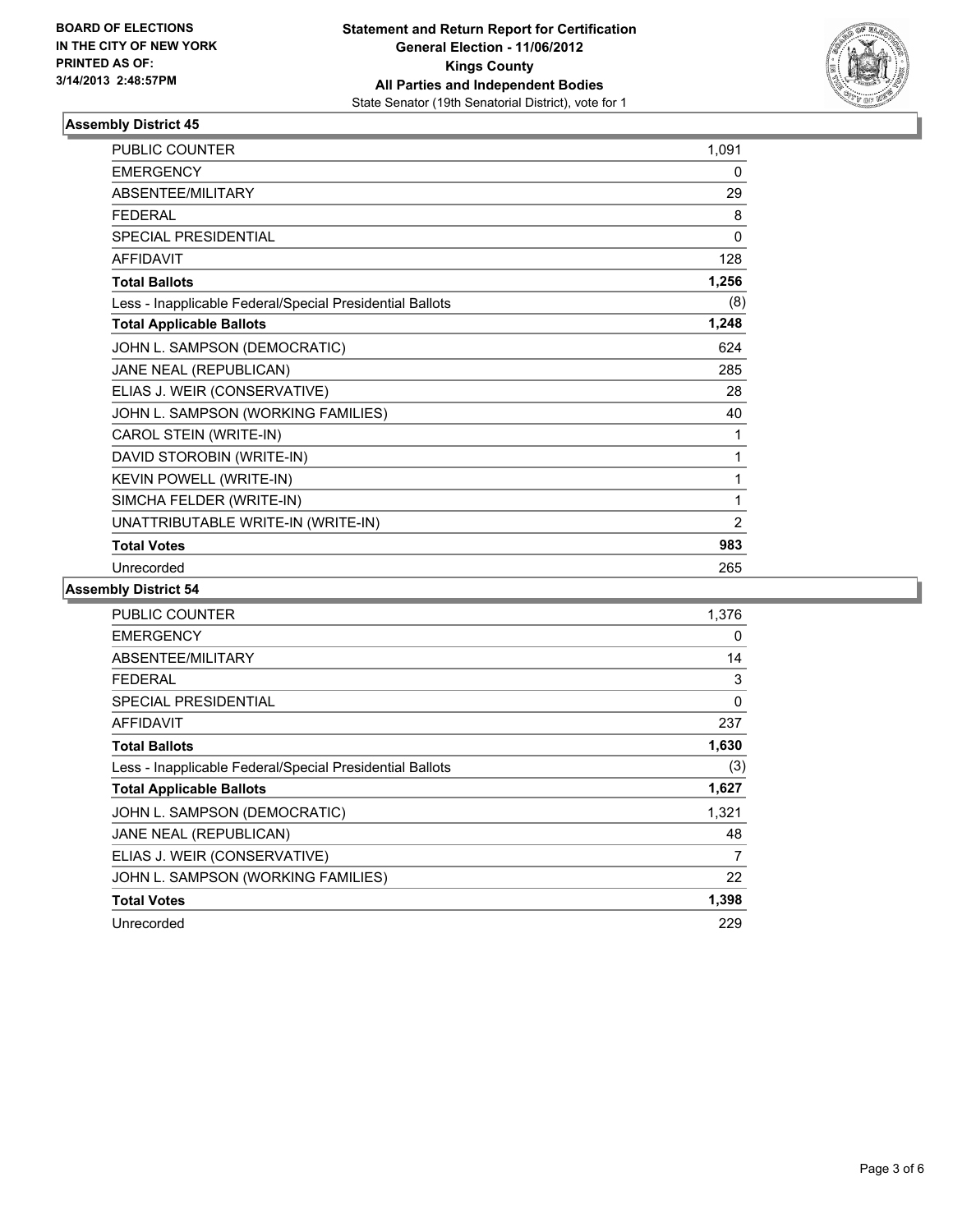

| <b>PUBLIC COUNTER</b>                                    | 4,581 |
|----------------------------------------------------------|-------|
| <b>EMERGENCY</b>                                         | 0     |
| <b>ABSENTEE/MILITARY</b>                                 | 94    |
| FEDERAL                                                  | 11    |
| <b>SPECIAL PRESIDENTIAL</b>                              | 0     |
| AFFIDAVIT                                                | 766   |
| <b>Total Ballots</b>                                     | 5,452 |
| Less - Inapplicable Federal/Special Presidential Ballots | (11)  |
| <b>Total Applicable Ballots</b>                          | 5,441 |
| JOHN L. SAMPSON (DEMOCRATIC)                             | 4,301 |
| JANE NEAL (REPUBLICAN)                                   | 63    |
| ELIAS J. WEIR (CONSERVATIVE)                             | 23    |
| JOHN L. SAMPSON (WORKING FAMILIES)                       | 74    |
| RASHEEN NICHOLSON (WRITE-IN)                             | 1     |
| <b>Total Votes</b>                                       | 4,462 |
| Unrecorded                                               | 979   |

| <b>PUBLIC COUNTER</b>                                    | 8,330 |
|----------------------------------------------------------|-------|
| <b>EMERGENCY</b>                                         | 0     |
| ABSENTEE/MILITARY                                        | 259   |
| FEDERAL                                                  | 43    |
| SPECIAL PRESIDENTIAL                                     | 0     |
| AFFIDAVIT                                                | 1,107 |
| <b>Total Ballots</b>                                     | 9,739 |
| Less - Inapplicable Federal/Special Presidential Ballots | (43)  |
| <b>Total Applicable Ballots</b>                          | 9,696 |
| JOHN L. SAMPSON (DEMOCRATIC)                             | 8,505 |
| JANE NEAL (REPUBLICAN)                                   | 172   |
| ELIAS J. WEIR (CONSERVATIVE)                             | 30    |
| JOHN L. SAMPSON (WORKING FAMILIES)                       | 92    |
| <b>JONATHAN GABRIEL (WRITE-IN)</b>                       | 1     |
| <b>Total Votes</b>                                       | 8,800 |
| Unrecorded                                               |       |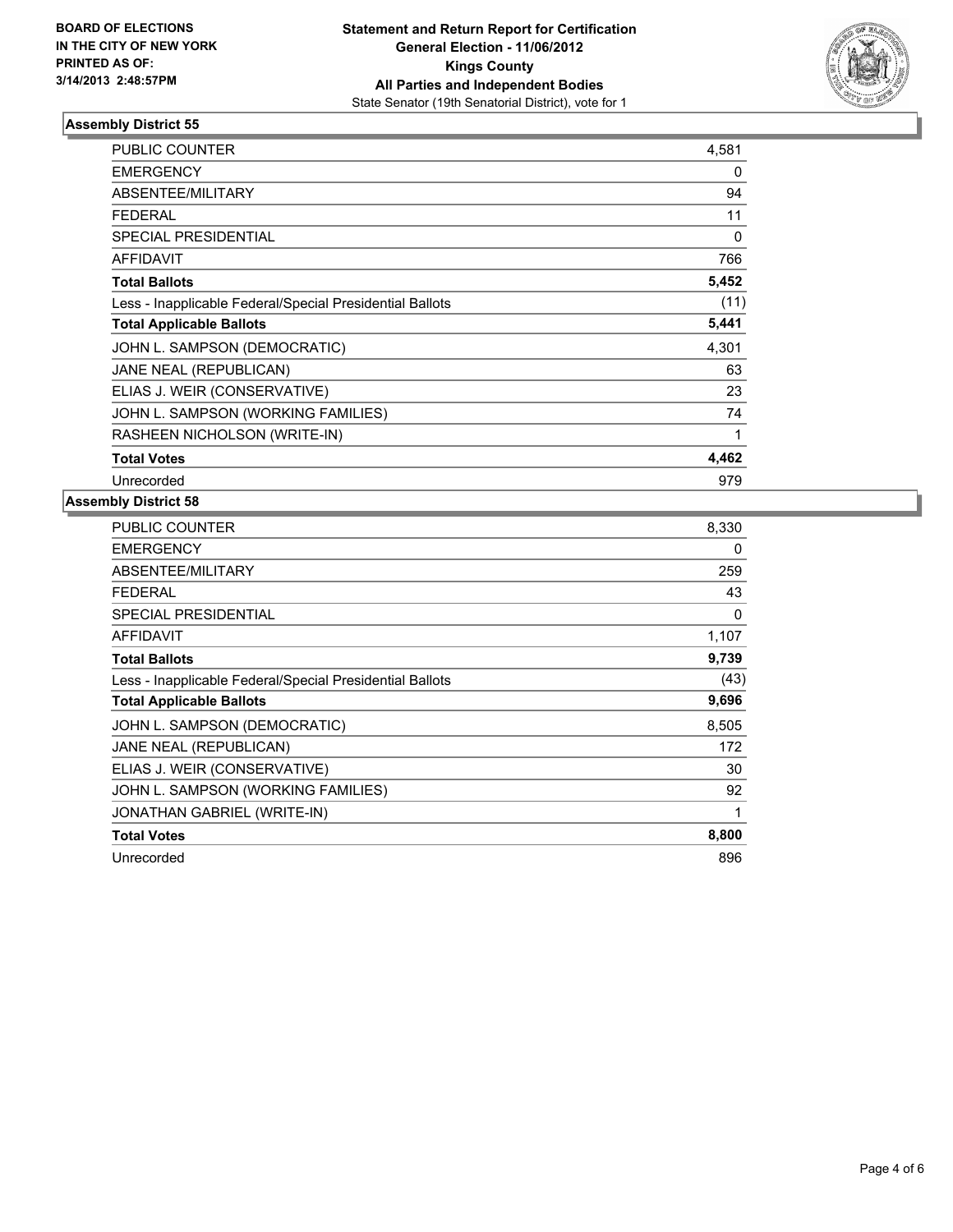

| <b>PUBLIC COUNTER</b>                                    | 27,089         |
|----------------------------------------------------------|----------------|
| <b>EMERGENCY</b>                                         | 0              |
| ABSENTEE/MILITARY                                        | 535            |
| <b>FEDERAL</b>                                           | 123            |
| <b>SPECIAL PRESIDENTIAL</b>                              | 0              |
| <b>AFFIDAVIT</b>                                         | 2,892          |
| <b>Total Ballots</b>                                     | 30,639         |
| Less - Inapplicable Federal/Special Presidential Ballots | (123)          |
| <b>Total Applicable Ballots</b>                          | 30,516         |
| JOHN L. SAMPSON (DEMOCRATIC)                             | 23,366         |
| JANE NEAL (REPUBLICAN)                                   | 3,240          |
| ELIAS J. WEIR (CONSERVATIVE)                             | 493            |
| JOHN L. SAMPSON (WORKING FAMILIES)                       | 373            |
| HEATHER ODONOVAN (WRITE-IN)                              |                |
| JORDAN MAMET (WRITE-IN)                                  | $\overline{2}$ |
| TIFFANY ROYER (WRITE-IN)                                 | 1              |
| <b>Total Votes</b>                                       | 27,476         |
| Unrecorded                                               | 3,040          |

| <b>PUBLIC COUNTER</b>                                    | 34,283 |
|----------------------------------------------------------|--------|
| <b>EMERGENCY</b>                                         | 352    |
| ABSENTEE/MILITARY                                        | 439    |
| <b>FEDERAL</b>                                           | 123    |
| <b>SPECIAL PRESIDENTIAL</b>                              | 0      |
| AFFIDAVIT                                                | 4,731  |
| <b>Total Ballots</b>                                     | 39,928 |
| Less - Inapplicable Federal/Special Presidential Ballots | (123)  |
| <b>Total Applicable Ballots</b>                          | 39,805 |
| JOHN L. SAMPSON (DEMOCRATIC)                             | 32,907 |
| JANE NEAL (REPUBLICAN)                                   | 701    |
| ELIAS J. WEIR (CONSERVATIVE)                             | 133    |
| JOHN L. SAMPSON (WORKING FAMILIES)                       | 510    |
| MARCUS M. GARVEY (WRITE-IN)                              | 1      |
| UNATTRIBUTABLE WRITE-IN (WRITE-IN)                       | 1      |
| <b>Total Votes</b>                                       | 34,253 |
| Unrecorded                                               | 5,552  |